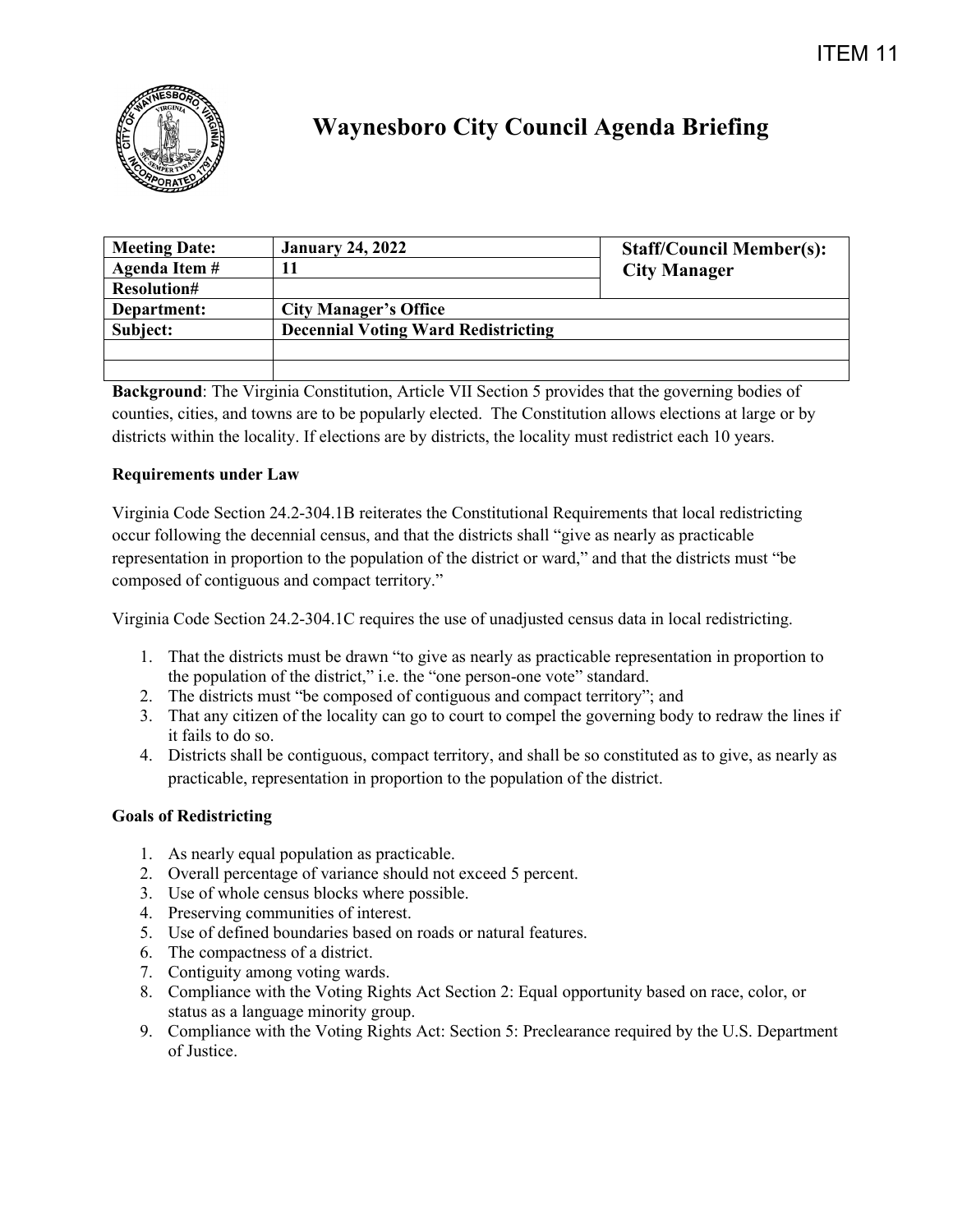The 2020 census data reveals the following:

| <b>Existing Wards</b> | 2020 Census | Variance from ideal | 2010  | Growth since<br>2010 |
|-----------------------|-------------|---------------------|-------|----------------------|
| A                     | 5,205       | $-6.2%$             | 5,379 | $-3.2%$              |
| B                     | 5,303       | $-4.4%$             | 5,238 | $+1.2%$              |
| C                     | 5,660       | $+2.0%$             | 5,222 | $+8.4%$              |
| D                     | 6,028       | $+8.6%$             | 5,167 | $+16.7%$             |

**According to the 2020 Census Data, the ideal population for each ward should be 5,549.**

| Alternative 2.2 | 2020 Census | Variance from ideal | 2010  | Growth since 2010 |
|-----------------|-------------|---------------------|-------|-------------------|
| A               | 5,780       | 4.2%                | 5,897 | $-2.0%$           |
| B               | 5,698       | 2.7%                | 5,109 | $+11.5%$          |
| C               | 5,291       | $-4.6%$             | 5,001 | $+5.8%$           |
| D               | 5,427       | $-2.2%$             | 4,966 | $+9.3%$           |

**Alternative 2.2 has a top-to-bottom variance of 8.5%:**

Alternative 2.3 has a top-to-bottom variance of **1.3%:**

| Alternative 2.3 | 2020 Census | Variance from ideal | 2010  | Growth since 2010 |
|-----------------|-------------|---------------------|-------|-------------------|
| A               | 5,572       | $+0.4%$             | 5,708 | $-2.4%$           |
| B               | 5,582       | $+0.6%$             | 5,346 | $+4.4%$           |
| C               | 5,529       | $-0.4%$             | 5,186 | $+6.6%$           |
| D               | 5,513       | $-0.6%$             | 4,733 | $+16.5%$          |